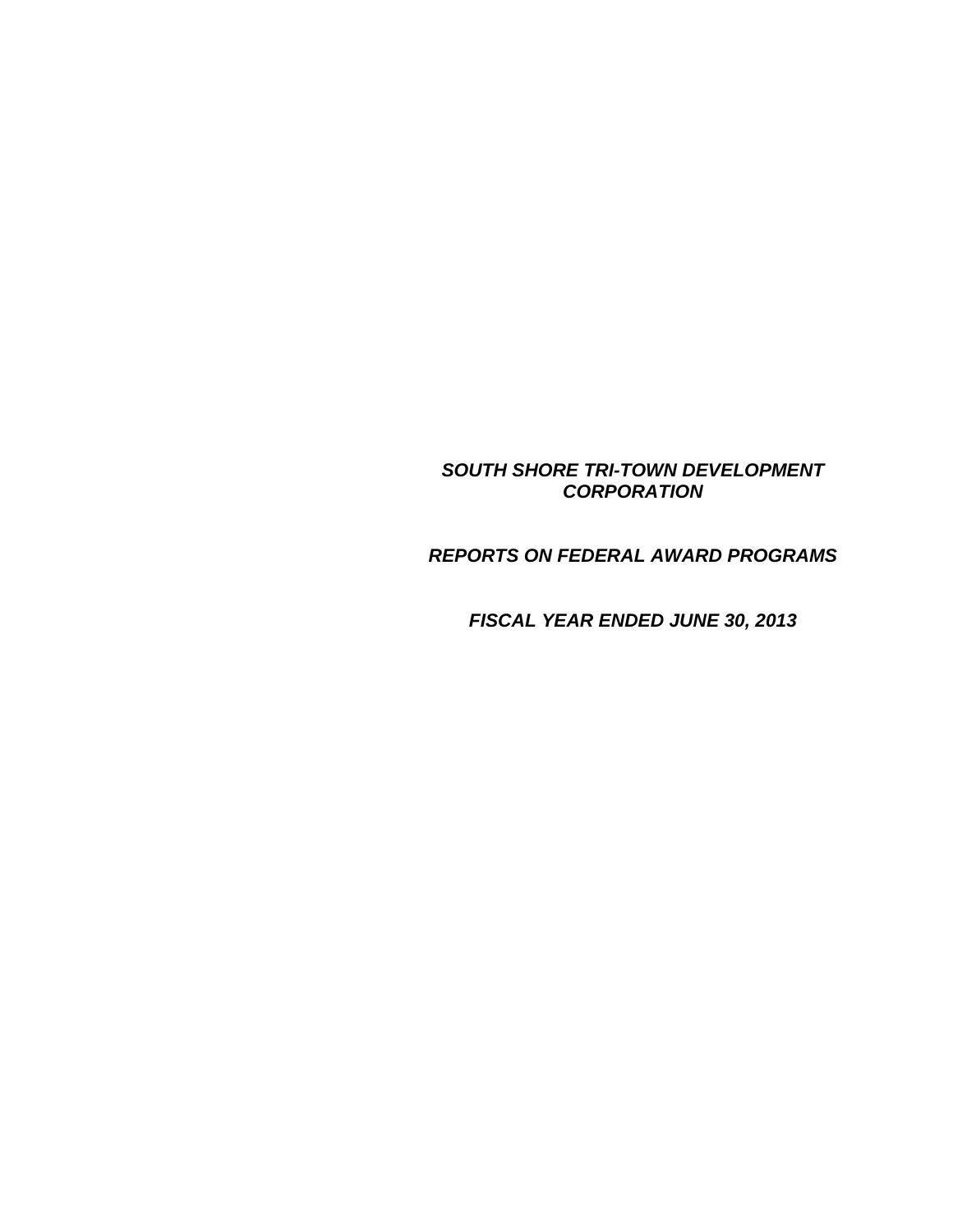## **SOUTH SHORE TRI-TOWN DEVELOPMENT CORPORATION**

## **REPORTS ON FEDERAL AWARD PROGRAMS**

## **FISCAL YEAR ENDED JUNE 30, 2013**

#### **TABLE OF CONTENTS**

|                                                                                                                                                                                                        | <b>PAGE</b> |
|--------------------------------------------------------------------------------------------------------------------------------------------------------------------------------------------------------|-------------|
| Report on internal control over financial reporting and on compliance and other<br>matters based on an audit of financial statements performed<br>in accordance with Government Auditing Standards     |             |
| Report on compliance for each major federal program; report on internal control<br>over compliance; and report on schedule of federal expenditures<br>of federal awards required by OMB Circular A-133 | 3           |
| Schedule of expenditures of federal awards                                                                                                                                                             | 6           |
| Notes to schedule of expenditures of federal awards                                                                                                                                                    |             |
| Schedule of findings and questioned costs                                                                                                                                                              | 8           |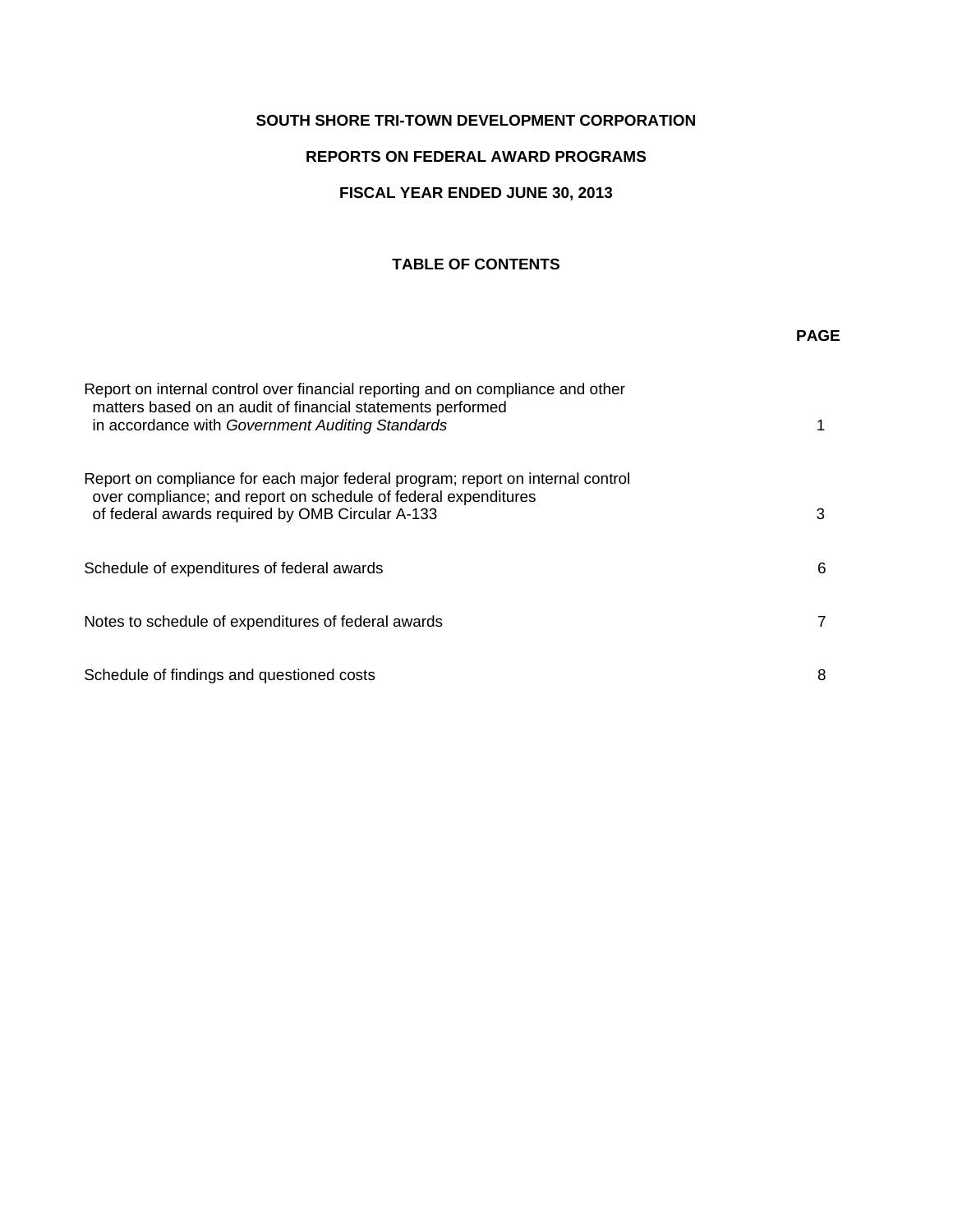Certified Public Accountants



100 Quannapowitt Parkway Suite 101 Wakefield, MA 01880 T. 781-914-1700 F. 781-914-1701 www.powersandsullivan.com

## **REPORT ON INTERNAL CONTROL OVER FINANCIAL REPORTING AND ON COMPLIANCE AND OTHER MATTERS BASED ON AN AUDIT OF FINANCIAL STATEMENTS PERFORMED IN ACCORDANCE WITH**  *GOVERNMENT AUDITING STANDARDS*

#### **Independent Auditor's Report**

To the Board of Directors South Shore Tri-Town Development Corporation South Weymouth, Massachusetts

We have audited, in accordance with the auditing standards generally accepted in the United States of America and the standards applicable to financial audits contained in *Government Auditing Standards* issued by the Comptroller General of the United States, the financial statements of the governmental activities, the businesstype activities, each major fund, and the aggregate remaining fund information of the South Shore Tri-Town Development Corporation, as of and for the fiscal year ended June 30, 2013, and the related notes to the financial statements, which collectively comprise the South Shore Tri-Town Development Corporation's basic financial statements, and have issued our report thereon dated October 25, 2013.

## **Internal Control Over Financial Reporting**

In planning and performing our audit of the financial statements, we considered the South Shore Tri-Town Development Corporation's internal control over financial reporting (internal control) to determine the audit procedures that are appropriate in the circumstances for the purpose of expressing our opinions on the financial statements, but not for the purpose of expressing an opinion on the effectiveness of the South Shore Tri-Town Development Corporation's internal control. Accordingly, we do not express an opinion on the effectiveness of the South Shore Tri-Town Development Corporation's internal control.

A *deficiency in internal control* exists when the design or operation of a control does not allow management or employees, in the normal course of performing their assigned functions, to prevent, or detect and correct, misstatements on a timely basis. A *material weakness* is a deficiency, or a combination of deficiencies, in internal control, such that there is a reasonable possibility that a material misstatement of the entity's financial statements will not be prevented, or detected and corrected on a timely basis. A *significant deficiency* is a deficiency, or a combination of deficiencies, in internal control that is less severe than a material weakness, yet important enough to merit attention by those charged with governance.

Our consideration of internal control was for the limited purpose described in the first paragraph of this section and was not designed to identify all deficiencies in internal control that might be material weaknesses or significant deficiencies. Given these limitations, during our audit we did not identify any deficiencies in internal control that we consider to be material weaknesses. However, material weaknesses may exist that have not been identified.

#### **Compliance and Other Matters**

As part of obtaining reasonable assurance about whether the South Shore Tri-Town Development Corporation's financial statements are free from material misstatement, we performed tests of its compliance with certain provisions of laws, regulations, contracts, and grant agreements, noncompliance with which could have a direct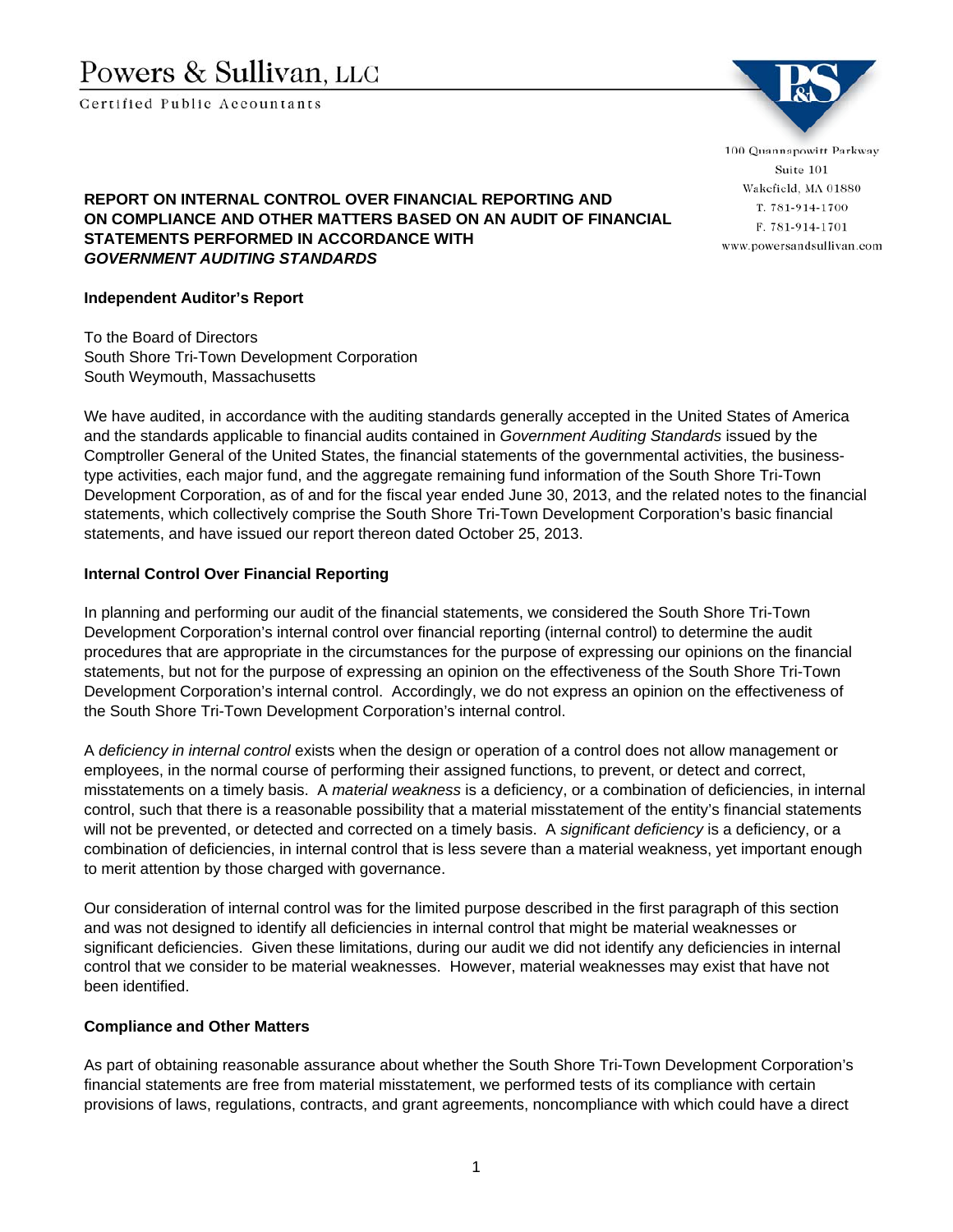and material effect on the determination of financial statement amounts. However, providing an opinion on compliance with those provisions was not an objective of our audit, and accordingly, we do not express such an opinion. The results of our tests disclosed no instances of noncompliance or other matters that are required to be reported under *Government Auditing Standards.*

### **Purpose of this Report**

The purpose of this report is solely to describe the scope of our testing of internal control and compliance and the results of that testing, and not to provide an opinion on the effectiveness of the entity's internal control or on compliance. This report is an integral part of an audit performed in accordance with *Government Auditing Standards* in considering the entity's internal control and compliance. Accordingly, this communication is not suitable for any other purpose.

Powers + Julians, LLC

October 25, 2013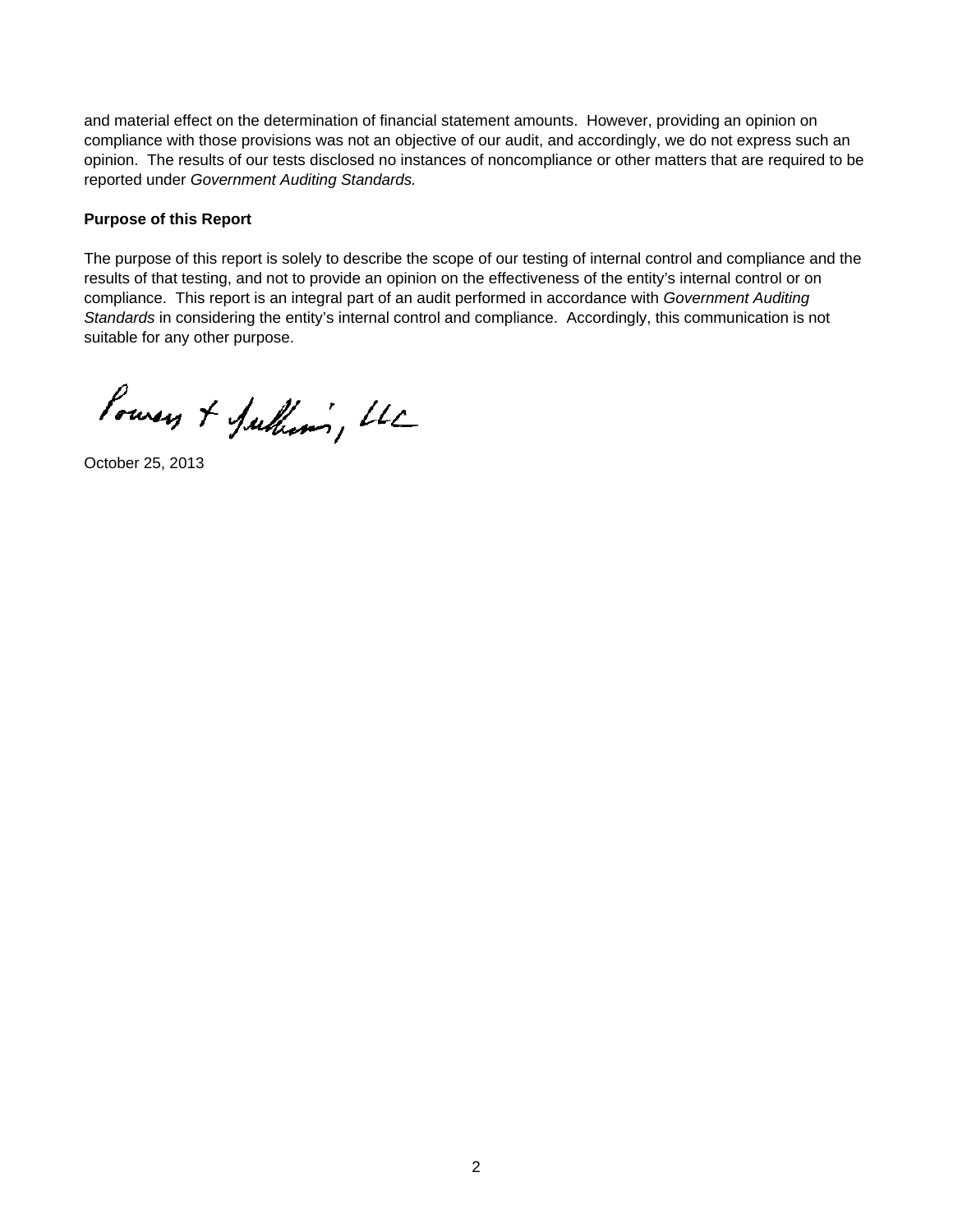Certified Public Accountants

# **REPORT ON COMPLIANCE FOR EACH MAJOR FEDERAL PROGRAM; REPORT ON INTERNAL CONTROL OVER COMPLIANCE; AND REPORT ON SCHEDULE OF EXPENDITURES OF FEDERAL AWARDS REQUIRED BY OMB CIRCULAR A-133**

100 Quannapowitt Parkway Suite 101 Wakefield, MA 01880 T. 781-914-1700 F. 781-914-1701 www.powersandsullivan.com

## **Independent Auditor's Report**

To the Board of Directors South Shore Tri-Town Development Corporation South Weymouth, Massachusetts

## **Report on Compliance for Each Major Federal Program**

We have audited the South Shore Tri-Town Development Corporation's compliance with the types of compliance requirements described in the *OMB Circular A-133 Compliance Supplement* that could have a direct and material effect on each of the South Shore Tri-Town Development Corporation's major federal programs for the year ended June 30, 2013. The South Shore Tri-Town Development Corporation's major federal programs are identified in the summary of auditors' results section of the accompanying schedule of findings and questioned costs.

## **Management's Responsibility**

Management is responsible for compliance with the requirements of laws, regulations, contracts and grants applicable to its federal programs.

## **Auditor's Responsibility**

Our responsibility is to express an opinion on compliance for each of the South Shore Tri-Town Development Corporation's major federal programs based on our audit of the types of compliance requirements referred to above. We conducted our audit of compliance in accordance with auditing standards generally accepted in the United States of America; the standards applicable to financial audits contained in *Government Auditing Standards,* issued by the Comptroller General of the United States; and OMB Circular A-133, *Audits of States, Local Governments, and Non-Profit Organizations*. Those standards and OMB Circular A-133 require that we plan and perform the audit to obtain reasonable assurance about whether noncompliance with the types of compliance requirements referred to above that could have a direct and material effect on a major federal program occurred. An audit includes examining, on a test basis, evidence about the South Shore Tri-Town Development Corporation's compliance with those requirements and performing such other procedures as we considered necessary in the circumstances.

We believe that our audit provides a reasonable basis for our opinion on compliance for each major federal program. However, our audit does not provide a legal determination of the South Shore Tri-Town Development Corporation's compliance.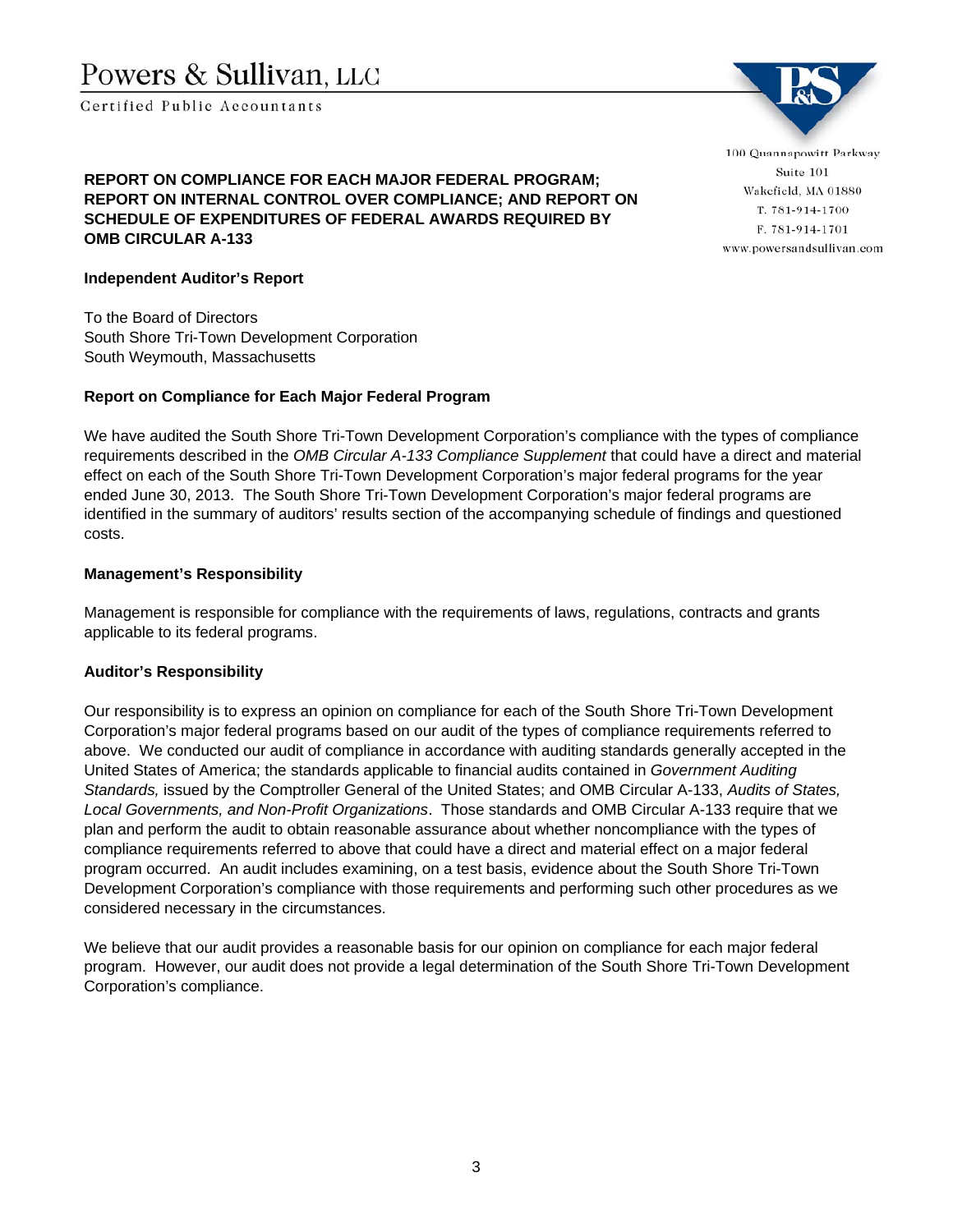## **Opinion on Each Major Federal Program**

In our opinion, South Shore Tri-Town Development Corporation complied, in all material respects, with the types of compliance requirements referred to above that could have a direct and material effect on each of its major federal programs for the year ended June 30, 2013.

### **Report on Internal Control Over Compliance**

Management of the South Shore Tri-Town Development Corporation is responsible for establishing and maintaining effective internal control over compliance with the types of compliance requirements referred to above. In planning and performing our audit of compliance, we considered the South Shore Tri-Town Development Corporation's internal control over compliance with the types of requirements that could have a direct and material effect on each major federal program to determine the auditing procedures that are appropriate in the circumstances for the purpose of expressing an opinion on compliance for each major federal program and to test and report on internal control over compliance in accordance with OMB Circular A-133, but not for the purpose of expressing an opinion on the effectiveness of internal control over compliance. Accordingly, we do not express an opinion on the effectiveness of the South Shore Tri-Town Development Corporation's internal control over compliance.

A *deficiency in internal control over compliance* exists when the design or operation of a control over compliance does not allow management or employees, in the normal course of performing their assigned functions, to prevent, or detect and correct, noncompliance with a type of compliance requirement of a federal program on a timely basis. A *material weakness in internal control over compliance* is a deficiency, or combination of deficiencies, in internal control over compliance, such that there is a reasonable possibility that material noncompliance with a type of compliance requirement of a federal program will not be prevented, or detected and corrected, on a timely basis. A significant deficiency in internal control over compliance is a deficiency, or a combination of deficiencies, in internal control over compliance with a type of compliance requirement of a federal program that is less severe than a material weakness in internal control over compliance, yet important enough to merit attention by those charged with governance.

Our consideration of internal control over compliance was for the limited purpose described in the first paragraph of this section and was not designed to identify all deficiencies in internal control over compliance that might be material weaknesses or significant deficiencies. We did not identify any deficiencies in internal control over compliance that we consider to be material weaknesses. However, material weaknesses may exist that have not been identified.

The purpose of this report on internal control over compliance is solely to describe the scope of our testing of internal control over compliance and the results of that testing based on the requirements of OMB Circular A-133. Accordingly this report is not suitable for any other purpose.

## **Report on Schedule of Expenditures of Federal Awards Required by OMB Circular A-133**

We have audited the financial statements of the governmental activities, the business-type activities, each major fund, and the aggregate remaining fund information of the South Shore Tri-Town Development Corporation, as of and for the year ended June 30, 2013, and the related notes to the financial statements, which collectively comprise the South Shore Tri-Town Development Corporation's basic financial statements. We issued our report thereon dated October 25, 2013, which contained unmodified opinions on those financial statements. Our audit was conducted for the purpose of forming opinions on the financial statements that collectively comprise the basic financial statements. The accompanying schedule of expenditures of federal awards is presented for the purposes of additional analysis as required by OMB Circular A-133 and is not a required part of the basic financial statements. Such information is the responsibility of management and was derived from and relates directly to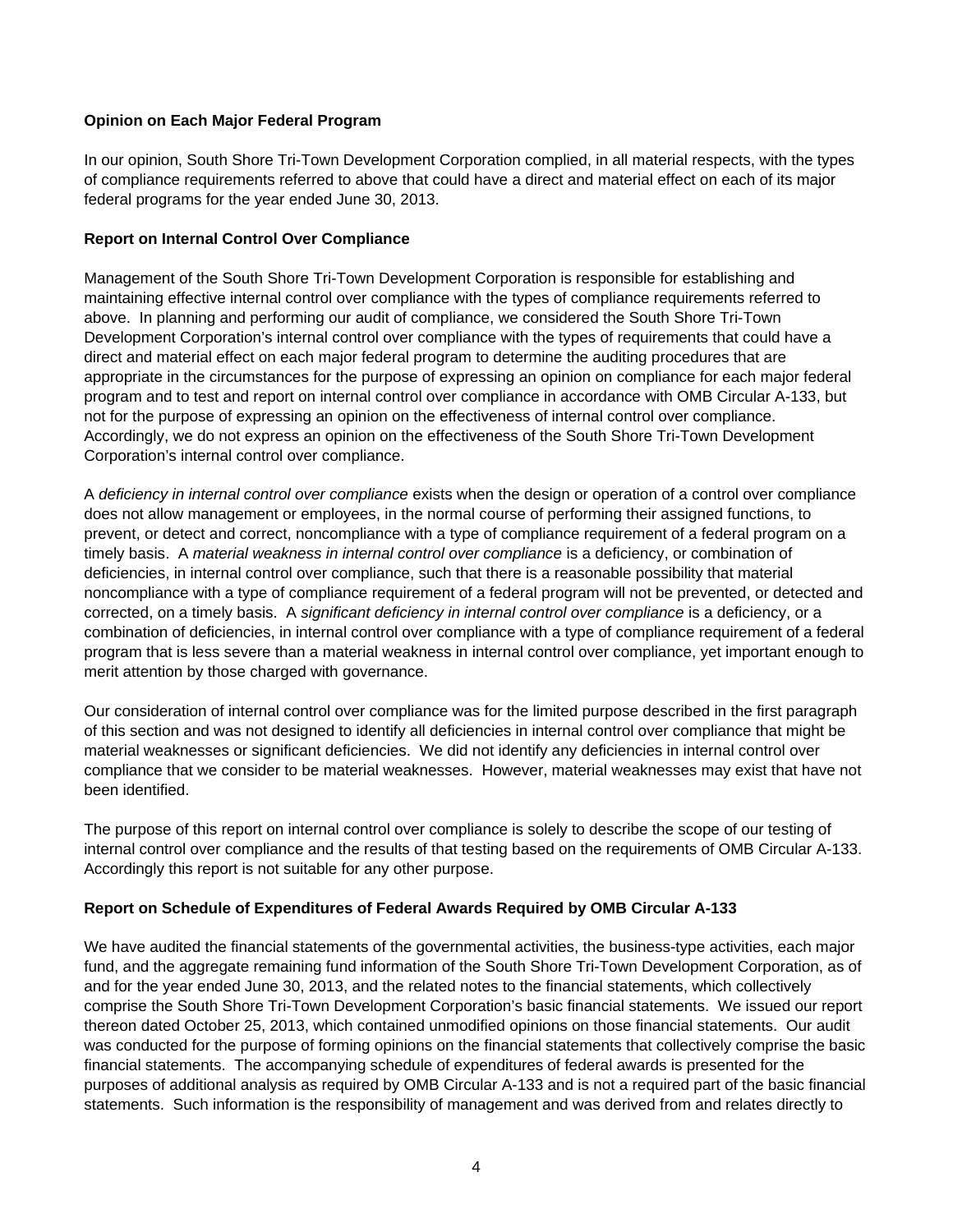the underlying accounting and other records used to prepare the basic financial statements. The information has been subjected to the auditing procedures applied in the audit of the financial statements and certain additional procedures, including comparing and reconciling such information directly to the underlying accounting and other records used to prepare the basic financial statements or to the basic financial statements themselves, and other additional procedures in accordance with auditing standards generally accepted in the United States of America. In our opinion, the schedule of expenditures of federal awards is fairly stated in all material respects in relation to the basic financial statements as a whole.

Powers + Julham's, LLC

October 25, 2013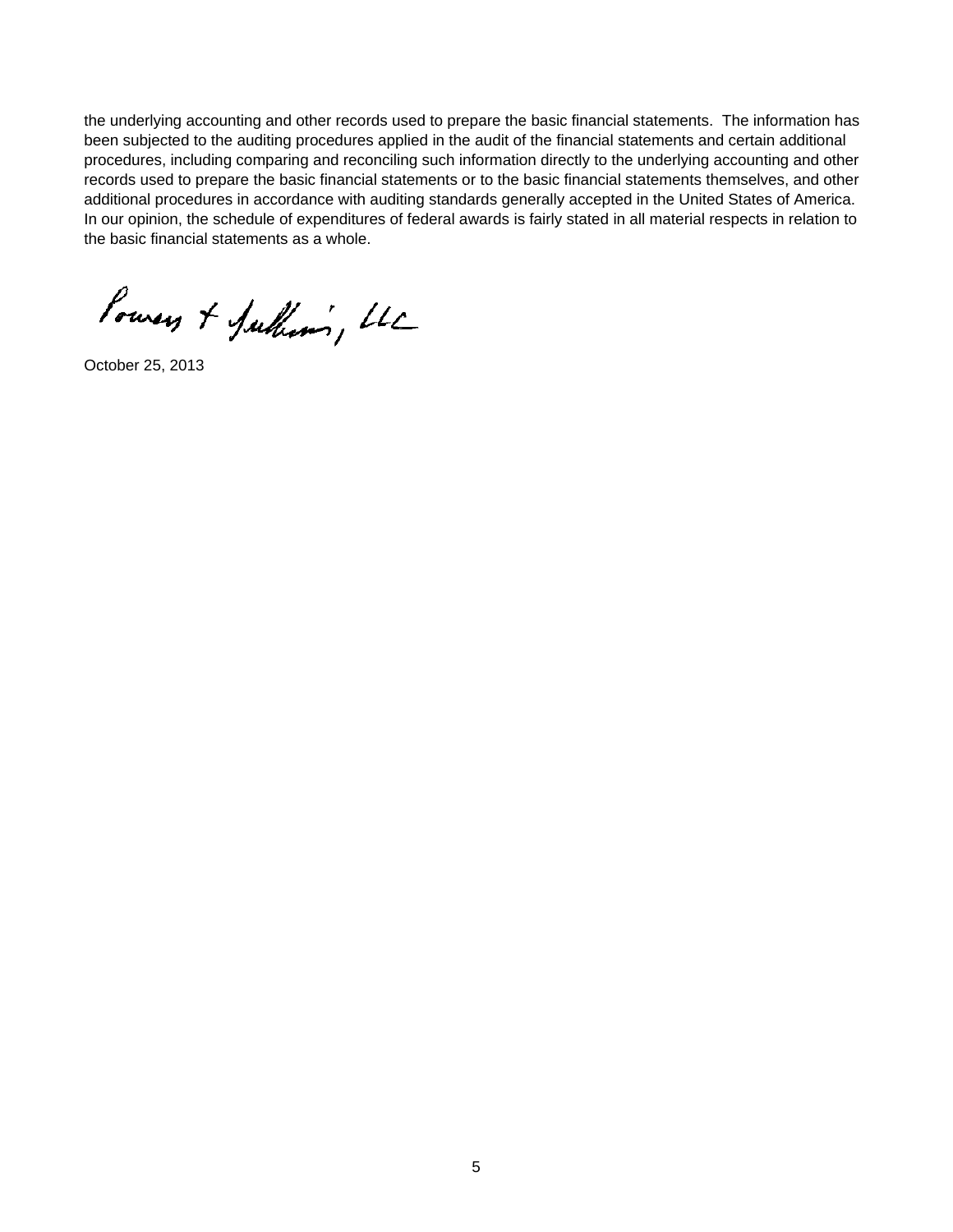#### **SCHEDULE OF EXPENDITURES OF FEDERAL AWARDS** FOR THE FISCAL YEAR ENDED JUNE 30, 2013

| Federal Grantor/Program Title                                                                                                                            | Federal<br><b>CFDA</b><br>Number | Expenditures |
|----------------------------------------------------------------------------------------------------------------------------------------------------------|----------------------------------|--------------|
| U.S. DEPARTMENT OF TRANSPORTATION:<br>Passed through Massachusetts Department of Transportation - Highway Division:<br>Highway Planning and Construction | $20.205$ \$                      | 445.920      |
| Passed through Massachusetts Bay Transportation Authority (MBTA):<br>Federal Transit - Capital Investment Grants                                         | 20.500                           | 2,337,588    |
| TOTAL                                                                                                                                                    |                                  | 2,783,508    |

See notes to schedule of expenditures of federal awards.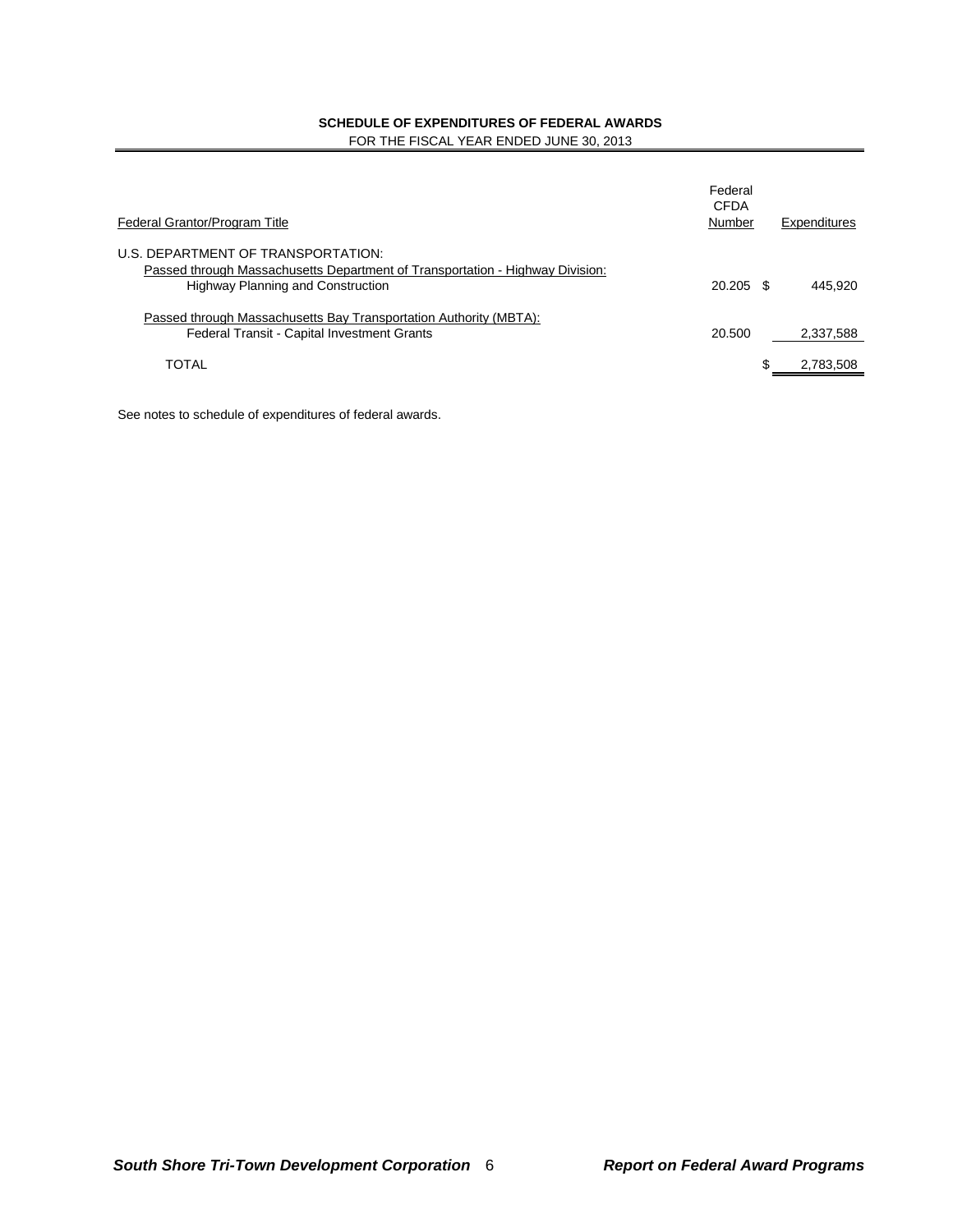#### **Note 1 – Definition of Reporting Entity**

The accompanying Schedule of Expenditures of Federal Awards presents the activity of all federal financial assistance programs of the South Shore Tri-Town Development Corporation. All federal financial assistance received directly from federal agencies as well as federal financial assistance passed through other governmental agencies is included on the schedule.

#### **Note 2 – Significant Accounting Policies**

The accounting and reporting policies of South Shore Tri-Town Corporation are set forth below:

(a) Basis of Presentation – The accompanying Schedule of Expenditures of Federal Awards is presented on the accrual basis of accounting. Accordingly, grant revenues are recognized when earned and expenditures when incurred.

#### **Note 3 – Program Clusters**

In accordance with Subpart A §\_.105 of OMB Circular No. A-133, *Audits of States, Local Governments and Non Profit Organizations*, certain programs have been clustered in determining major programs. The following represents the clustered programs applicable to the South Shore Tri-Town Development Corporation:

| Name of Cluster/Program                      | <b>CFDA</b><br>Number |
|----------------------------------------------|-----------------------|
| <b>Department of Transportation</b>          |                       |
| <b>Highway Planning and Construction</b>     | 20.205                |
| <b>Recreational Trails Program</b>           | 20.219                |
| Appalachian Development Highway System       | 23,003                |
| <b>Department of Transportation</b>          |                       |
| Federal Transit - Capital Investment Grants  | 20,500                |
| Federal Transit - Formula Grants             | 20,507                |
| State of Good Repair Grants                  | 20.525                |
| <b>Bus and Bus Facilities Formula Grants</b> | 20.526                |